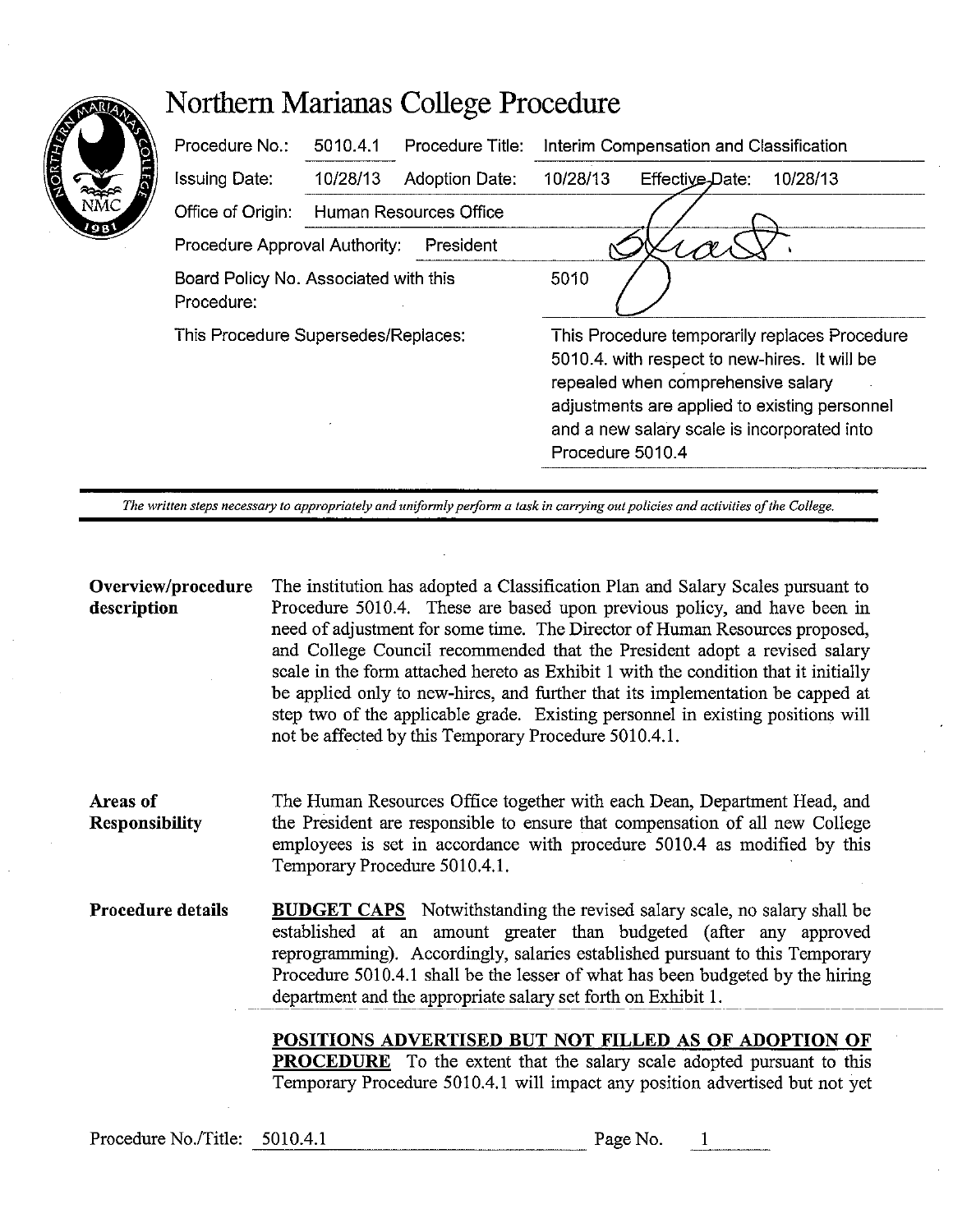filled, such position(s) shall be re-announced at the new rate of pay. If the salary to be established pursuant to this Temporary Procedure is within the range advertised, no such re-announcement will be required.

**ADVERTISED GRADE** Appointments shall be limited to the advertised grade based upon bona fide qualifications necessary to support the position, taking into consideration its duties and responsibilities, and the education and experience necessary to be successful. Accordingly, an appointee whose qualifications exceed the minimum advertised for the position will nonetheless be appointed at the advertised grade and salary.

**POTENTIAL IMPACT UPON SUPERVISORS** In the event that a salary established pursuant to this Temporary Procedure 5010.4.1 leads to a subordinate receiving a salary in excess of his or her supervisor, the supervisor's salary shall be adjusted to reflect step one of the appropriate grade on the new pay scale.

**CLASSIFICATION PLAN** Positions with similar duties and levels of responsibility are generally assigned to the same salary level in the College's current Classification Plan. Preliminary review indicates that certain positions within NMC's current Classification Plan are classified in grades of dissimilar duties or levels of responsibility, and thus may lead to compensation at levels divergent from our peers. Accordingly, before any vacancy announcement is published or posted, the Director of Human Resources shall review peer salary data for similar positions, and compare such data with the salary grade for the position being advertised. If a material discrepancy is noted, the Director of Human Resources shall confer with the hiring authority and the President to determine whether the position should be reclassified under the new salary scale. The President shall have final decision making authority for all reclassifications under this Temporary Procedure 5010.4.1.

**ESTABLISHING SALARY UPON APPOINTMENT.** Upon appointment, salary shall be fixed using the following formula: Beginning at the first step of the appropriate pay grade, initial salary shall be advanced one step for each two years of creditable experience in excess of the minimum required experience defined in the applicable vacancy announcement, up to and inclusive of step 2 of the appropriate grade. No salary established pursuant to this Temporary Procedure 5010.4.1, for either faculty or staff, will exceed step 2 of the appropriate pay grade until this Temporary Procedure is repealed.

The salary for an employee hired for an ungraded position shall be at the rate established by the President for that position.

**SALARY ADJUSTMENTS.** Before the annual appropriations budget call, the Director of Human Resources, the Chief Financial Officer, and the President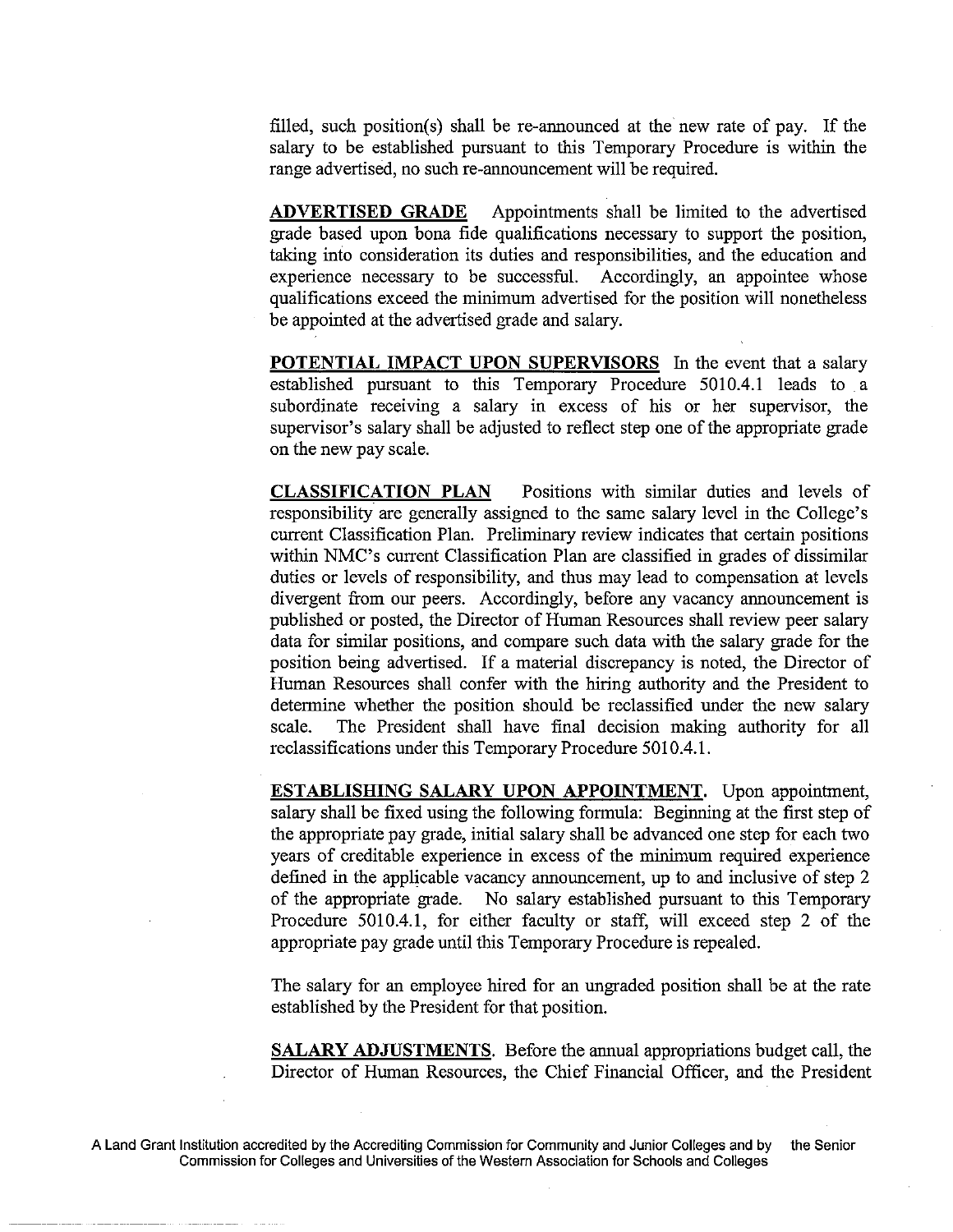shall discuss the financial impact to the College of salary adjustments for existing College personnel with a view to bringing all personnel up to the greater of their current NMC salary or 85% of the average of our peers. If a sustainable mechanism for such adjustments is developed and salary adjustments are achieved, this Temporary Procedure 5010.4.1 will be repealed and the salary scale and revised position classifications adopted hereunder shall be incorporated into Procedure 5010.4. It is acknowledged that it may be necessary for these adjustments to occur in steps that may be spread across multiple fiscal years.

**NO GUARRANTY.** While this procedure provides a mechanism for salary adjustment, it shall not be construed to create an entitlement to the same.

A Land Grant Institution accredited by the Accrediting Commission for Community and Junior Colleges and by the Senior Commission for Colleges and Universities of the Western Association for Schools and Colleges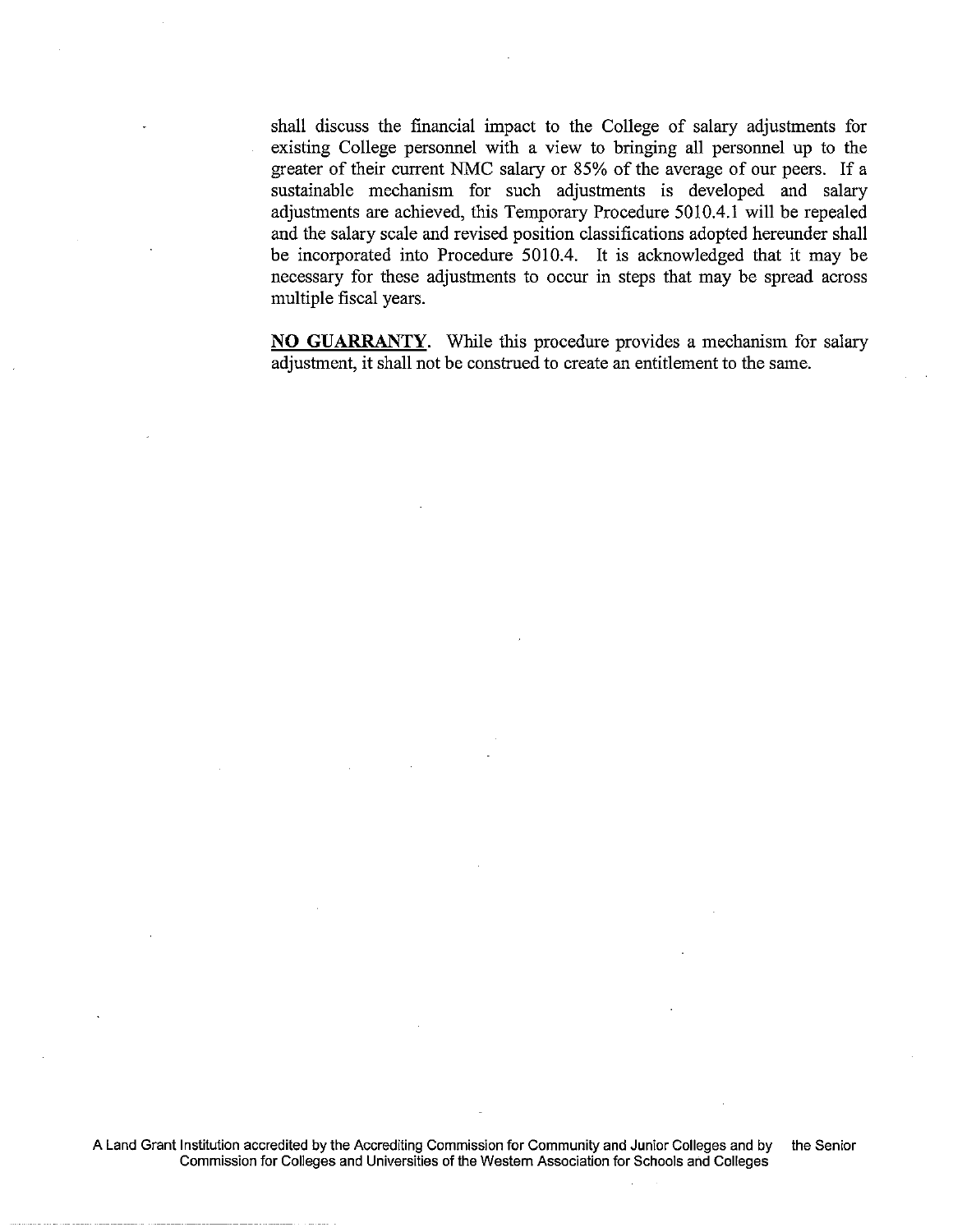Exhibit 1 Salary Scale

A Land Grant Institution accredited by the Accrediting Commission for Community and Junior Colleges and by the Senior Commission for Colleges and Universities of the Western Association for Schools and Colleges